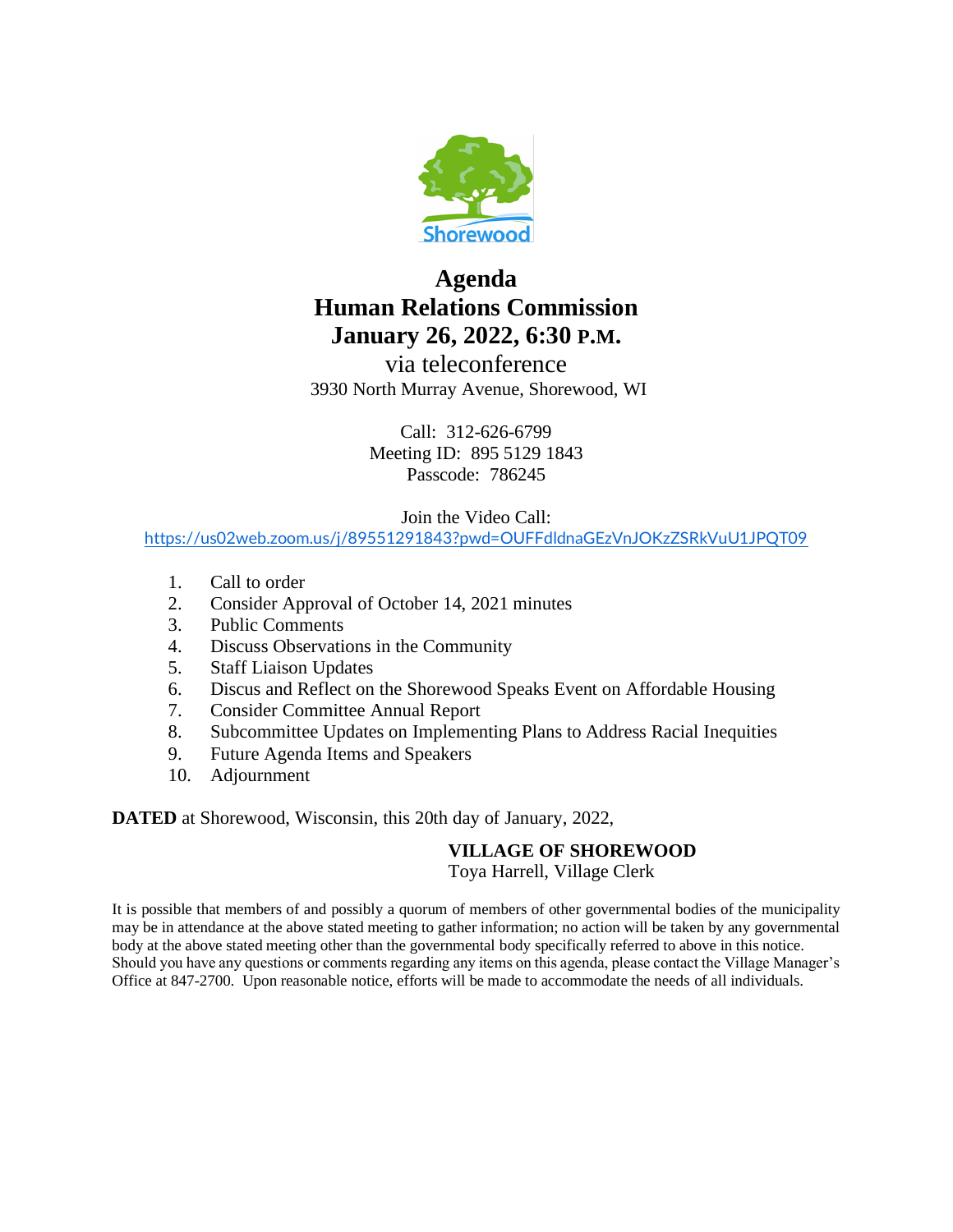

## **Human Relations Commission Minutes**

#### **October 14, 2021 6:30 P.M.**

via Teleconference

#### **1. Call to order.**

The meeting was called to order at 6:33 p.m. Members present: McKenzie Edmonds, Charlie DeSando, Sharveta Parker, Matt Weiss, Ana Belen Duran Lopez, Maria Van Hoorn (arrived at 6:38 p.m.). Others present: Assistant Village Manager Tyler Burkart, School Board Member Emily Berry, Captain Thomas Liebenthal, Village Trustee Melissa Baldauff, Police Commission Richard Cole. Members not present: Shavonda Sisson

#### **2. Consider Approval of September 9, 2021 minutes**

Ms. Edmonds moved to approve the September 9, 2021 minutes. Motion seconded by Mr. Weiss. Motion approved by a 5-0 vote.

### **3. Public Comments**

No public comments.

#### **4. Discuss Observations in the Community** No observations discussed.

### **5. Staff Liaison Updates**

The Village received a total of five firms interested in the Police Chief recruitment. Those proposals have been posted on the Village of Shorewood website. Ms. Parker will be representing the HRC on the interview committee. A report will be produced by the committee and presented at the November 1 Village Board meeting. Community members have an opportunity to review and provide input on the proposals. Mr. Burkart reported that currently a total of 19 people between staff and officials are actively participating in the YWCA Unlearning Racism and Conversations on Race sessions. Some of the members gave an update on how the sessions are going. Shorewood Today is asking for community members to submit comments on affordable housing through a survey. Those comments will be shared anonymously in the winter issue. The winter issue will also contain facts about affordable housing and the action steps the Village has taken, including a summary of the next Shorewood Speaks event. Ms. Edmonds asked if there would be a way for the community to see all the comments for the article. Mr. Burkart will check with Shorewood Today to see if there is a way to do so. Lastly, President McKaig mentioned there is a vacancy on the Police Commission and was wondering if someone from the Commission would be interested in sitting in on some interviews to determine the new volunteer member on the Police Commission. Mr. DeSando volunteered to help with the interviews.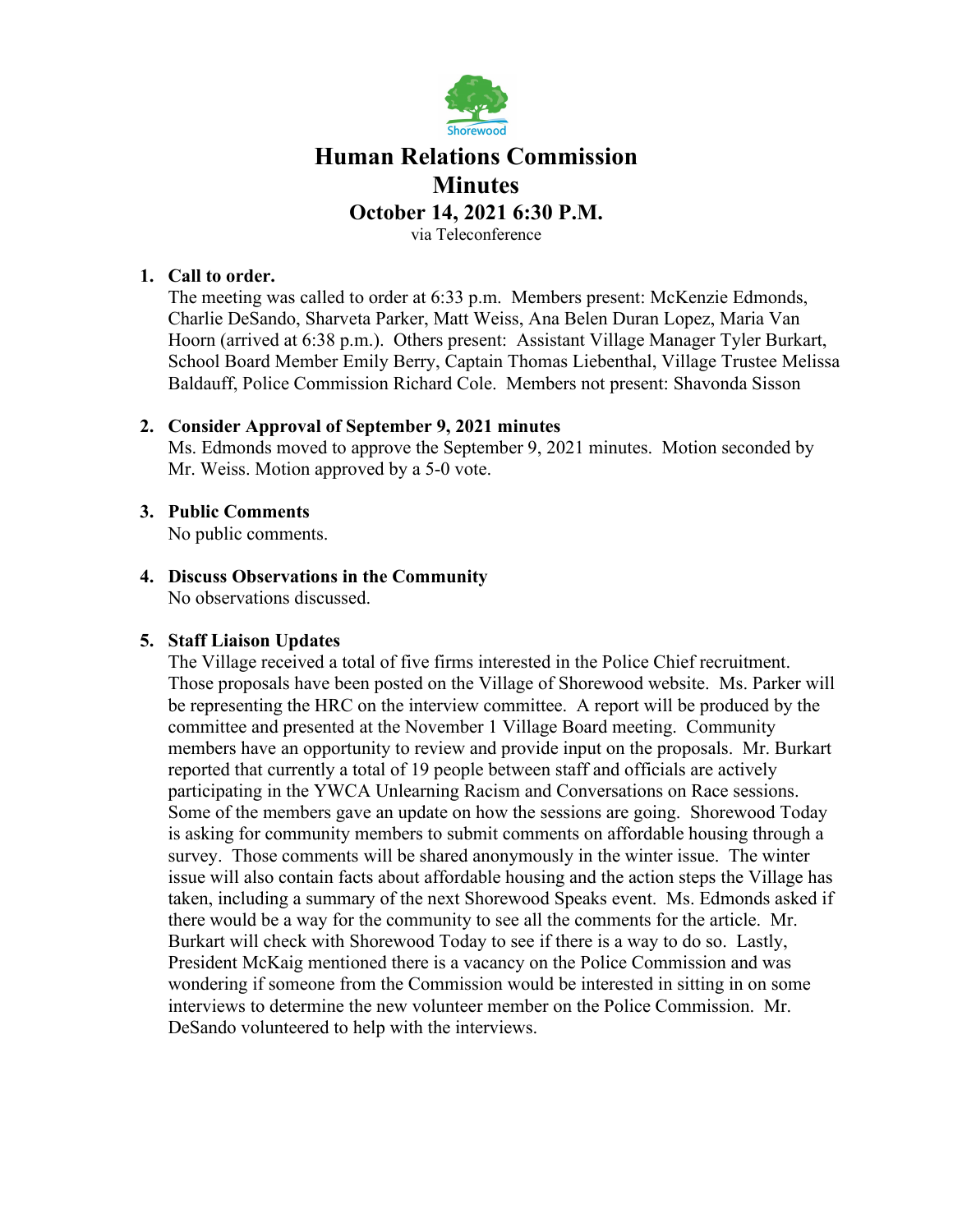### **6. Discuss Shorewood Speaks Event with Community Development Authority on Affordable Housing**

Mr. Burkart summarized the memo included in the Commission packet. He expressed the desire for the Commission to respond to a number of questions to help coordinate for the next Shorewood Speaks event. The Commission expressed support for this approach for the event. For potential topics to inquire about, one suggestion was to ask about baseline data about urban development and parking. It was expressed for a desire to hear from dissenting opinions and acknowledge those perspectives. The Commission supported time limits for community members and set it to 3 minutes. There was also a suggestion for advertising of the event to include the virtual meeting rules. When it came to the chat feature, the Commission feels it could be distracting and take away from the discussion. People should only make "I" statements when talking. Community members can submit questions or comments through a staff member to be read during the forum as long as they have their name with the remark. No offensive or derogatory language shall be used. The CDA or HRC reserves the right to remove someone from the call if they aren't meeting the guidelines. Ms. Van Hoorn and Mr. Weiss will check their schedules to see if they can serve as a co-host. If not available, Ms. Parker will serve as a co-host. The Commission discussed different ways to promote and market the event. Ms. Berry offered the suggestion to put the event on the electronic board outside of the high school. The members shared different groups and organizations in the area who also may have interest in attending.

After this item, Police Commission Chair Richard Cole attended. The HRC engaged with Mr. Cole about an update on the process and role of the Police Commission to hire a new Police Chief.

**7. Subcommittee Updates on Implementing Plans to Address Racial Inequities** No subcommittee updates.

### **8. Future Agenda Items and Speakers**

The Commission asked for Village staff to breakdown by staff departments and committee representation attending the YWCA sessions. Mr. Burkart will follow up with the Commission on this information. The Commission has interest partnering with the School District to continue the momentum on the Unlearning Racism classes. Ms. Van Hoorn mentioned the desire to potentially refer to the discussion as DEAI, which also includes accessibility into the conversation.

#### **9. Adjournment**

Ms. Edmonds moved to adjourn the meeting. Motion seconded by Mr. DeSando. Motion approved by 6-0 vote. Meeting adjourned at 8:01 p.m.

Respectfully submitted by,

Tyler Burkart Assistant Village Manager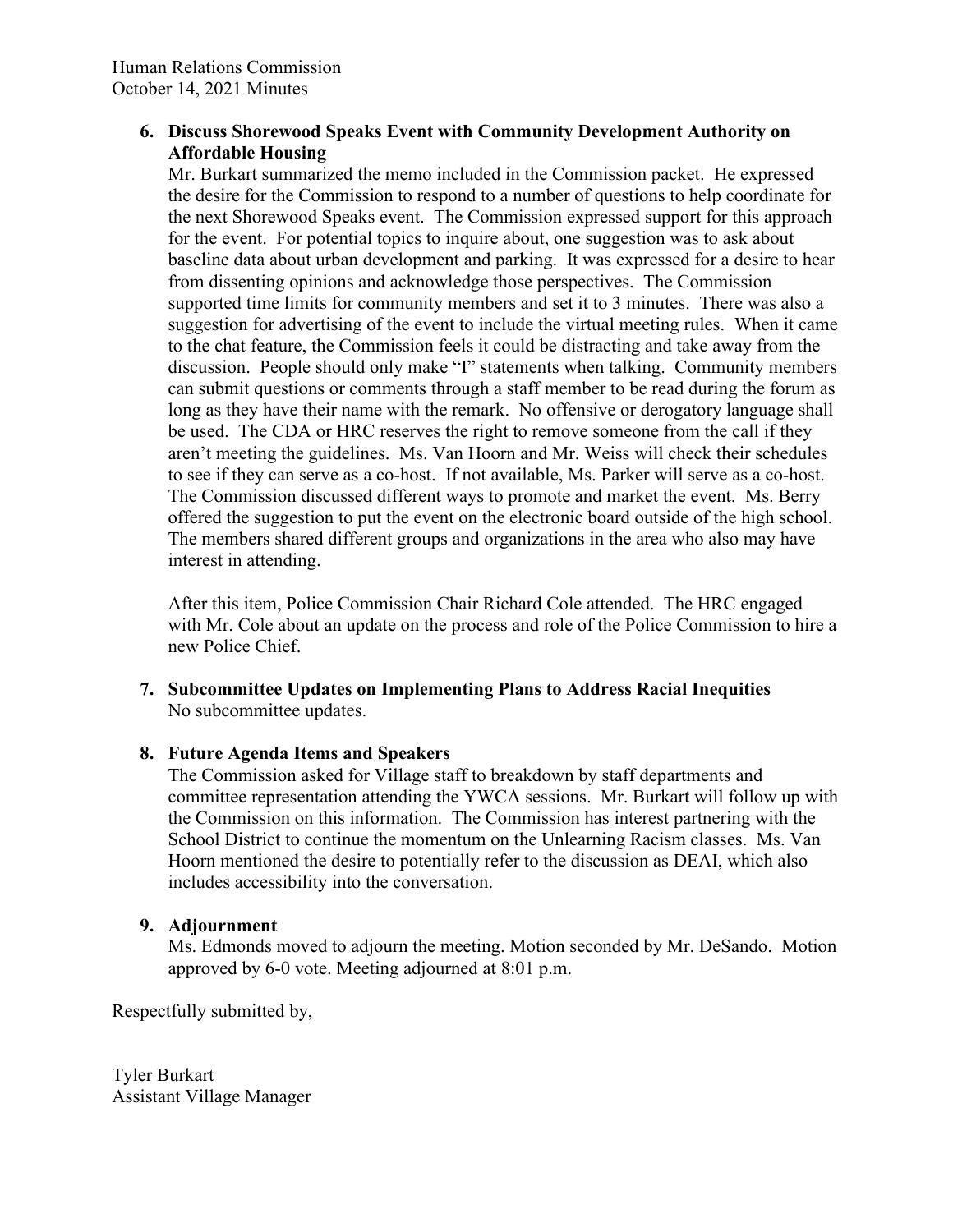## VILLAGE OF SHOREWOOD **DEPARTMENT / COMMITTEE ANNUAL REPORT**

**Instructions:** To help inform the Village Board on the annual operations, services and activities being performed by all areas of the Village, the Village Manager is asking each department and citizen committee to complete the following report. Please contact the Village Manager's Office if you have any questions about the report.

| Name of Department / Committee:   Human Relations Commission                                                                  |  |  |  |  |  |  |
|-------------------------------------------------------------------------------------------------------------------------------|--|--|--|--|--|--|
| Name of Department Head / Committee Chair: Sharveta Parker                                                                    |  |  |  |  |  |  |
| <b>Other Department Managers / Committee Members:</b>                                                                         |  |  |  |  |  |  |
| Charlie DeSando, Maria Van Hoorn, Matt Weiss, McKenzie Edmonds, Trustee Liaison Melissa Baldauff, Staff Liaison Tyler Burkart |  |  |  |  |  |  |

#### **Identify your most significant department / committee services and activities performed in the past year.**

- 1. Co-hosted the Shorewood Speaks event in November with the Community Development Authority about affordable housing.
- 2. A number of members participated in the YWCA's Unlearning Racism class. Hosted a meeting of all participants to reflect on the experience and identify action items.
- 3. Provided feedback towards the Police Chief recruitment process and participated in the development/selection of a recruitment firm.
- 4. Joint efforts with the Police Department on improving community law enforcement relationship with an emphasis on understanding and implementing the Weiss Police Department Organization study.
- 5. Provided feedback on Shorewood police data that is needed (referencing the 8 can't wait campaign recommendations) and shared this with the HRC data subcommittee and broader HRC committee to inform future policy recommendations and to reinforce findings from the Police organizational study.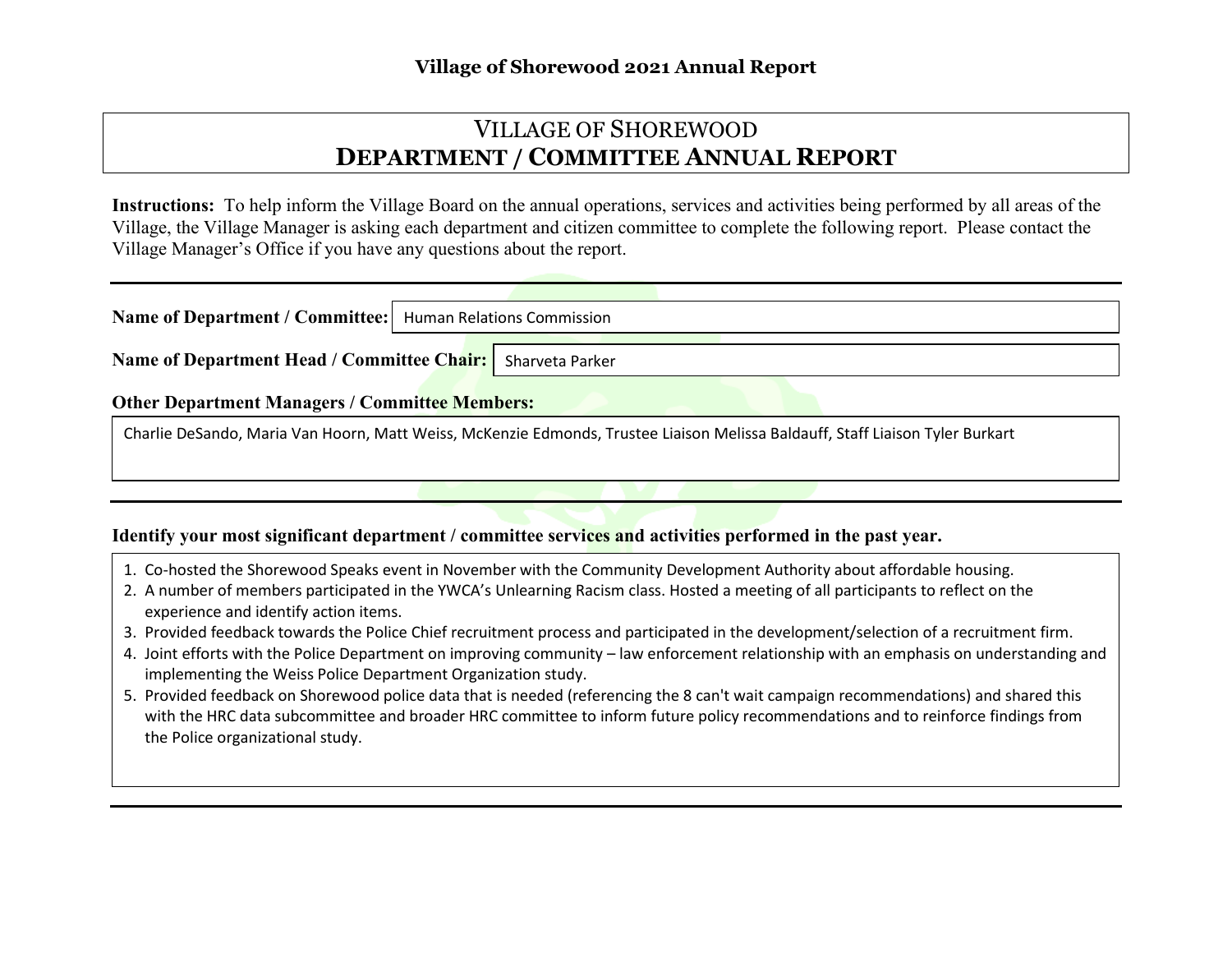## **Village of Shorewood 2021 Annual Report**

**Identify your department / committee proposed initiatives that you hope to perform or implement in future years. Initiatives are significant subjects such as service delivery changes, capital items, programs, or studies that require Village resources and time to execute. Each initiative listed should link to one of the six vision statements in [Vision 2025](http://www.villageofshorewood.org/DocumentCenter/View/3237) on pages 6-8. Include the vision number(s) in the "Relationship to Vision 2025" column corresponding with the vision statement(s) that best relates to the initiative along with a brief explanation. For each initiative, please complete the "Request Execution of New Village Initiative" form to complete this section. For citizen committees, please utilize your staff liaison to complete this form.**

| <b>Department / Committee Initiative(s)</b>                                 | <b>Relationship to Vision 2025</b>                                                                                                                                                                                                                                                                                                                  |  |  |  |
|-----------------------------------------------------------------------------|-----------------------------------------------------------------------------------------------------------------------------------------------------------------------------------------------------------------------------------------------------------------------------------------------------------------------------------------------------|--|--|--|
| 1. Planning 2022 Schedule for Future Shorewood Speaks Events                | Vision Statement $#1$ : A vibrant urban community with<br>safe, friendly neighborhoods offering desirable housing<br>options that attract diverse people.<br>Vision Statement $#2$ : A welcoming community embracing<br>new people, innovative ideas and engaging with others to<br>continuously improve Shorewood and the Milwaukee metro<br>area. |  |  |  |
|                                                                             | Vision Statement #6: A well-governed community with<br>leaders and citizens who value broad civic participation and<br>maintain a long-range, disciplined view of the future.                                                                                                                                                                       |  |  |  |
| 2. Creating a Social Justice Book Club with the Shorewood Public<br>Library | Vision Statement #2: A welcoming community embracing<br>new people, innovative ideas and engaging with others to<br>continuously improve Shorewood and the Milwaukee metro<br>area.                                                                                                                                                                 |  |  |  |
|                                                                             | Vision Statement #6: A well-governed community with<br>leaders and citizens who value broad civic participation and<br>maintain a long-range, disciplined view of the future.                                                                                                                                                                       |  |  |  |
| 3. Adding a Social Justice Repository to the Village website                | Vision Statement #2: A welcoming community embracing<br>new people, innovative ideas and engaging with others to<br>continuously improve Shorewood and the Milwaukee metro<br>area.                                                                                                                                                                 |  |  |  |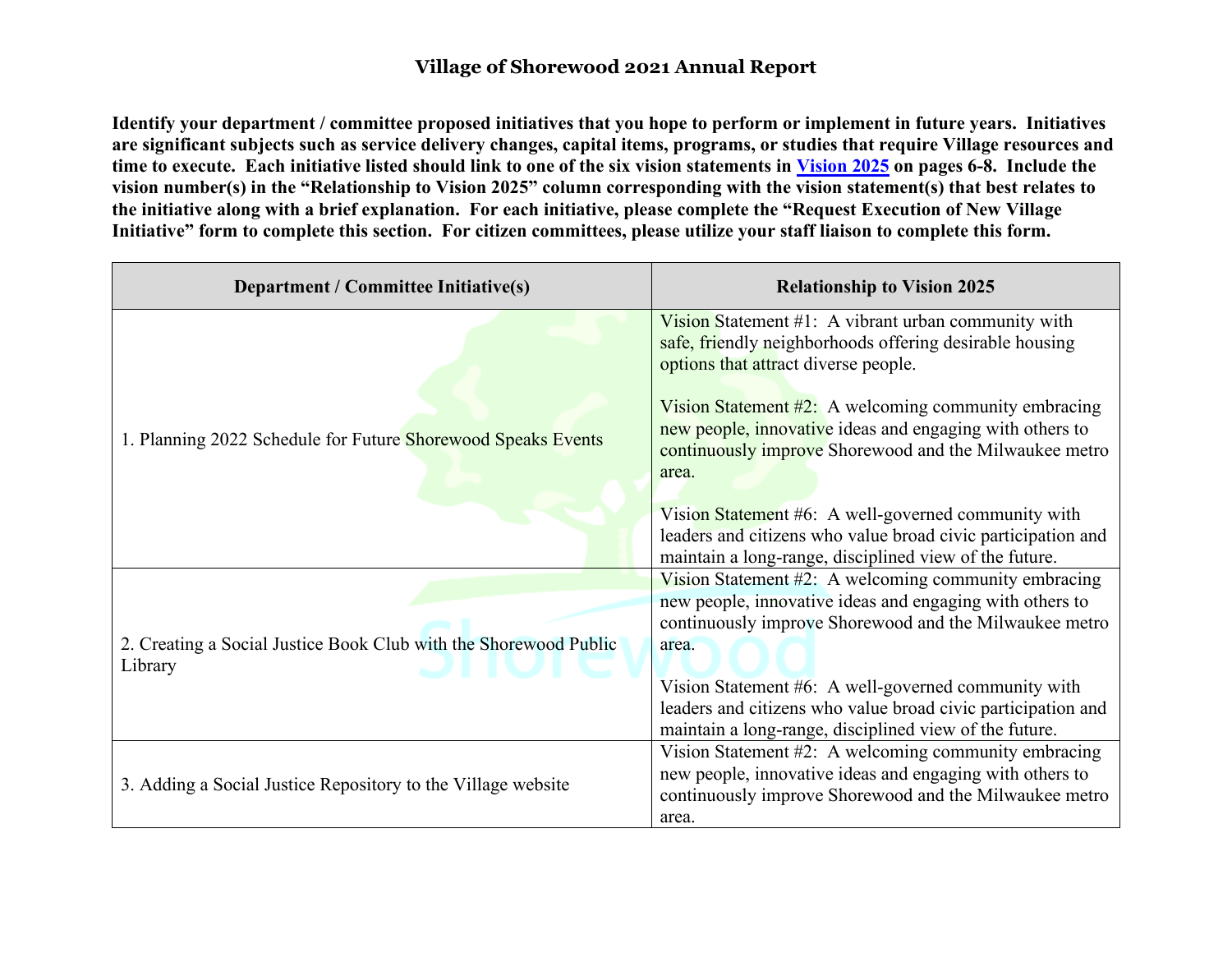|                                                                  | Vision Statement #6: A well-governed community with                                                                    |
|------------------------------------------------------------------|------------------------------------------------------------------------------------------------------------------------|
|                                                                  | leaders and citizens who value broad civic participation and<br>maintain a long-range, disciplined view of the future. |
|                                                                  | Vision Statement #2: A welcoming community embracing                                                                   |
|                                                                  | new people, innovative ideas and engaging with others to                                                               |
|                                                                  | continuously improve Shorewood and the Milwaukee metro                                                                 |
| 4. Coordinate a Cultural Diversity Year End Celebration          | area.                                                                                                                  |
|                                                                  | Vision Statement #6: A well-governed community with                                                                    |
|                                                                  | leaders and citizens who value broad civic participation and                                                           |
|                                                                  | maintain a long-range, disciplined view of the future.                                                                 |
|                                                                  | Vision Statement #1: A vibrant urban community with                                                                    |
|                                                                  | safe, friendly neighborhoods offering desirable housing<br>options that attract diverse people.                        |
|                                                                  |                                                                                                                        |
|                                                                  | Vision Statement $#2$ : A welcoming community embracing                                                                |
| 5. Conduct additional work jointly with the CDA on affordable    | new people, innovative ideas and engaging with others to                                                               |
| housing and next steps                                           | continuously improve Shorewood and the Milwaukee metro                                                                 |
|                                                                  | area.                                                                                                                  |
|                                                                  | Vision Statement #6: A well-governed community with                                                                    |
|                                                                  | leaders and citizens who value broad civic participation and                                                           |
|                                                                  | maintain a long-range, disciplined view of the future.                                                                 |
|                                                                  | Vision Statement #1: A vibrant urban community with                                                                    |
|                                                                  | safe, friendly neighborhoods offering desirable housing                                                                |
|                                                                  | options that attract diverse people.                                                                                   |
| 6. Continue working with the Police Department on reviewing and  | Vision Statement #2: A welcoming community embracing                                                                   |
| implementing policy recommendations indicated in the Weiss Study | new people, innovative ideas and engaging with others to                                                               |
|                                                                  | continuously improve Shorewood and the Milwaukee metro                                                                 |
|                                                                  | area.                                                                                                                  |
|                                                                  |                                                                                                                        |